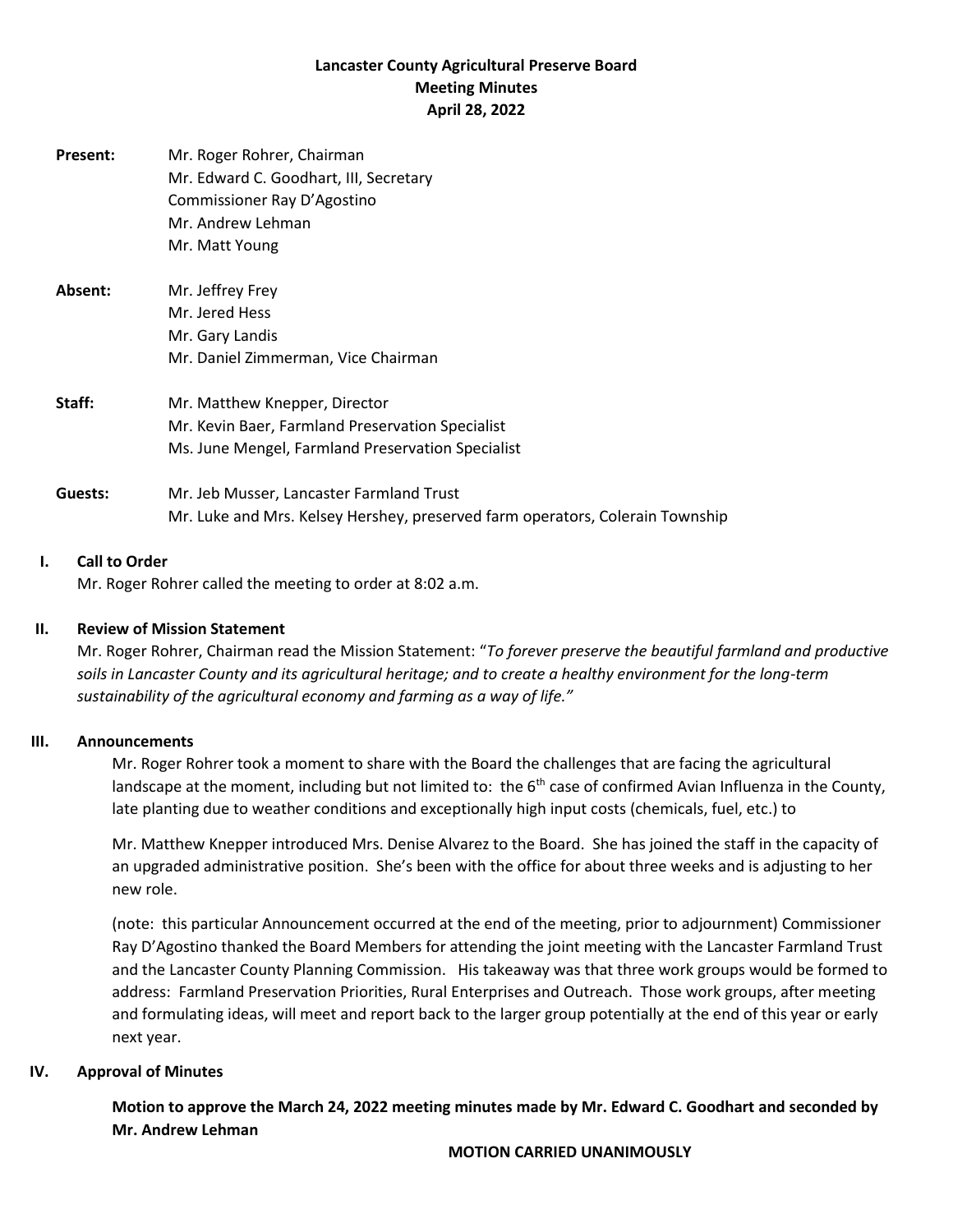**V. Business from Guests – Rural Enterprise presentation, see Agenda Item A.**

## **VI. New Business**

- **A. Request for Rural Enterprises**
	- **1) F. Leslie & E. Lois Hershey and Luke E. & Kelsey A. Hershey, 154 White Rock Rd, Kirkwood PA 17536, Colerain Township, 141.48 acres subject to an Agricultural Conservation Easement recorded on 1/13/2007**

**2004 Program Guidelines, Addendum E, Permitted Customary, Part-time or Off-Season Minor or Rural Enterprise – Commercial Dog Kennel Request in existing agricultural building**

Mr. Matthew Knepper briefly explained to the Board that Mr. Luke and Mrs. Kelsey Hershey were requesting review by the Board of their proposal to add a commercial dog kennel to their farming operation in Colerain Township, all of the details which are contained in the Board Summary and associated Exhibits. Ms. June Mengel explained that they would be using an existing ag building for the kennel, no new pavement or impervious surface will be created, and the activity will be located within the existing curtilage and will have no negative impact on the productive capacity of the soils. Kennels are an ag compatible enterprise that are contemplated by the 2004 Program Guidelines, Rural Enterprise Addendum E. The staff recommends this rural enterprise proposal for approval with conditions.

Mr. Luke Hershey shared that currently the family farms around 175 acres and also run 250 feeder steers through their operation. They have three young boys and are looking to create opportunities for the future. They have been investigating other ways to supplement the farming and create a viable supplemental income. They have been breeding AKC (American Kennel Club) registered Labrador Retrievers for a number of years and have a passion for animals and genetics. Mr. Luke Hershey shared that his wife, Kelsey, grew up on a dairy farm and managed the herd for a period of time. After doing a lot of research and touring a number of commercial kennels they determined that adding a larger scale dog kennel would be complementary enhancement to their farm operation. He stated that he believes they are within the parameters of the Rural Enterprise allowances from 2004 and do not think what they are proposing would be detrimental to the farm. The family will have to build another implement shed/shop however because of needing to use the existing structure for the kennel.

Mr. Roger Rohrer asked how they plan to market the dogs and scale/number of dogs? Mr. Luke Hershey responded that at this time there is no plan to wholesale the dogs, all dogs will be sold retail, by appointment. The total number of dogs will be around 45, 30 female and 10 males plus the puppies.

Mr. Edward Goodhart asked where the new/replacement shop will be built. Mr. Luke Hershey, by way of the map that was made available to the Board, explained that it would likely be built on the earthen pad that has been used for feed storage (ag bags.) Mr. Edward Goodhart pointed out that in fact additional land will be used for a building, albeit not for the dog kennel. Mr. Luke Hershey pointed out that this area is in many ways "impervious" because of all the years it has been used for ag bags, the ground is heavily compacted.

Mr. Kevin Baer asked what level of kennel would this operation be considered? Mr. Luke Hershey stated that it would be CK4 per Pennsylvania Law. Mr. Luke Hershey went on to share a number of details about the high level of regulation that this particular determination carries, such as 2 unannounced inspections each year whereupon the entire facility is evaluated, as well as all records and transfer paperwork.

Mr. Edward Goodhart recommended notifying the neighbors of these plans prior to any Zoning Hearing Board postings.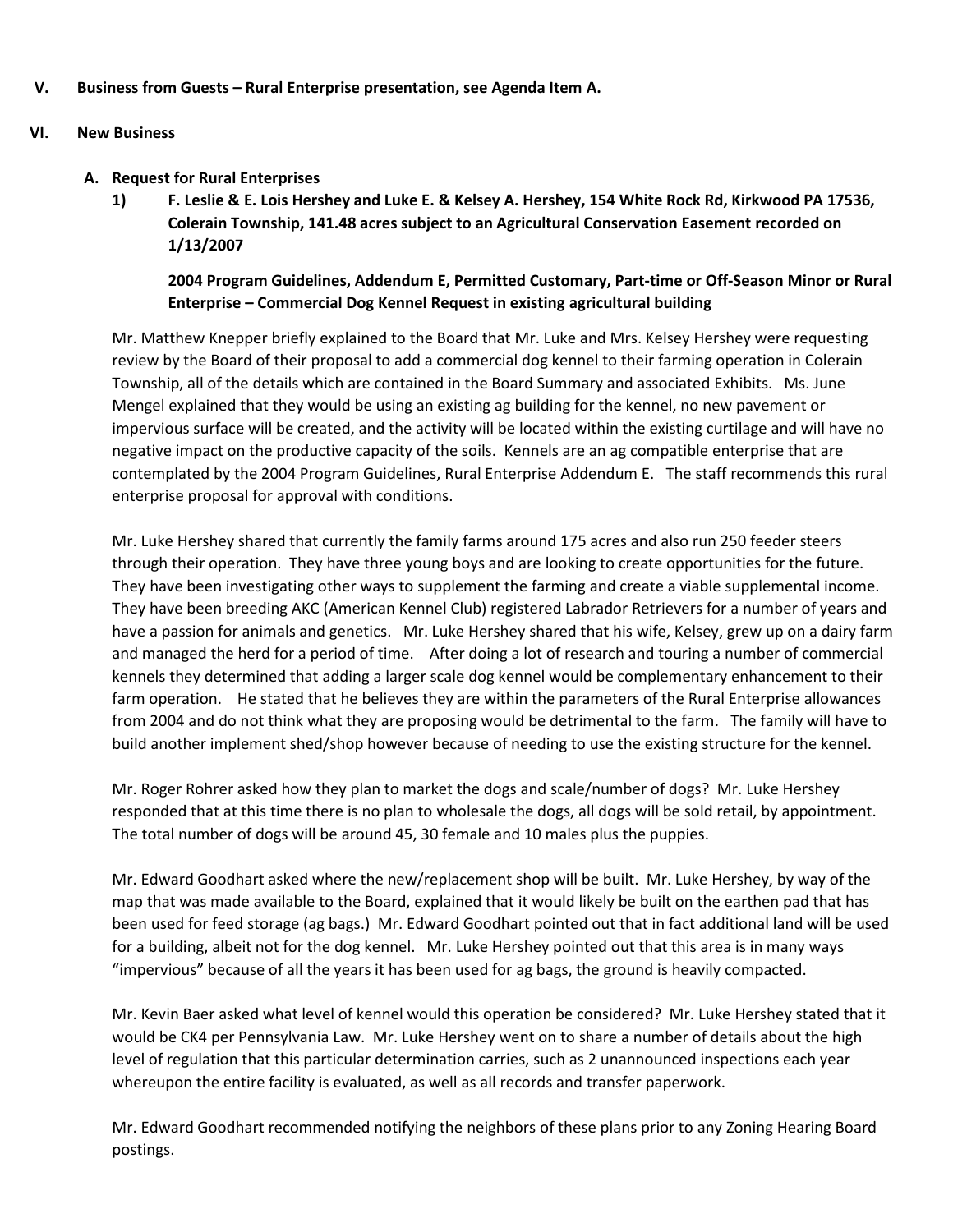**Motion to approve the Rural Enterprise for a commercial dog kennel as presented in the Board Summary and all associated Exhibits including all the conditions being met made by Mr. Edward C. Goodhart and seconded by Mr. Andrew Lehman**

#### **MOTION CARRIED UNANIMOUSLY**

## **B. Requests for Subdivision/Land Development – No proposals for this Meeting**

### **C. Easements and Rural Enterprise Policies and Procedures**

This discussion is a follow up the presentation by Mr. George Cook, Esquire from last month's meeting about the resulting impacts from the Quarryville Resorts case law, specifically with respect to 1) "easements *(those not mentioned in the actual ag easement document or Statute*) on easements *(APB farms with agricultural conservation easements)* **AND** 2) Rural Enterprises on farms.

# 1) Easements on Easements – Evaluation Criteria

There will be occasions when Easements that are not specifically identified in the Statute, Regulations or the Agricultural Conservation Easement (ACE) will be allowed. APB will not be able to declare these easements as violations. To this end, Mr. Matthew Knepper has developed a draft of evaluation criteria. Mr. Matthew Knepper made a point to explain to the Board that this criterion is not a black and white / yes or no check off list, rather, it is a list of criteria for the Board to use in order to consistently review easements in order to determine if they are a violation of the ACE in light of the Quarryville Resorts case law.

Commissioner Ray D'Agostino stated that it seemed far too narrow to just look at whether the easement provides a benefit to agriculture (one of the evaluation criteria.) He asserted that a key indicator should be whether the easement is negatively impacting the farm operation. The evaluation criteria proposed is a good starting point but should be, but he believes it needs to be refined. The Board concurred that it is critical to balance the maintenance of the ACEs in perpetuity without overregulating the farm operation.

# 2) Optional Supplement to Application for Rural Enterprise

The purpose of this document is to provide a mechanism for those farms subject to ACEs that have no Rural Enterprise Guidelines (or alternatively older Rural Enterprise Guidelines) to request consideration for their request under the 2014 Rural Enterprise Guidelines.

There was discussion as to the merits of recording this document in some format. Mr. Matthew Knepper explained there is some concern of binding future landowner's, particularly if the Rural Enterprise Guidelines are modified. There would be a way to draft the Optional Supplement to expressly apply only to a particular landowner at a given time and not bind future owners of the farm. Mr. Matthew Knepper will seek counsel from the solicitor and follow up with the Board at the next meeting.

### **D. Legislative Updates**

Mr. Matthew Knepper distributed a two-page update on current legislation and chose to highlight HB 1984. HB 1984 is out of the House and currently in the Senate Ag Committee. This Bill was a result of a farm in Fulton Township that wanted to add less than 10 acres of an adjoining preserved farm but was required to do 10 acres. Representative Mindy Fee introduced the Bill that provides for less than 10 acres of adjoining preserved farmland to be added to another preserved farm. In addition to this Commissioner Ray D'Agostino has been working with Representative David Zimmerman to modify this Bill to also allow for land that is less than 10 acres and is not preserved be preserved and become part of the "parent" easement document. This will need to be an amendment to the Bill in the Senate.